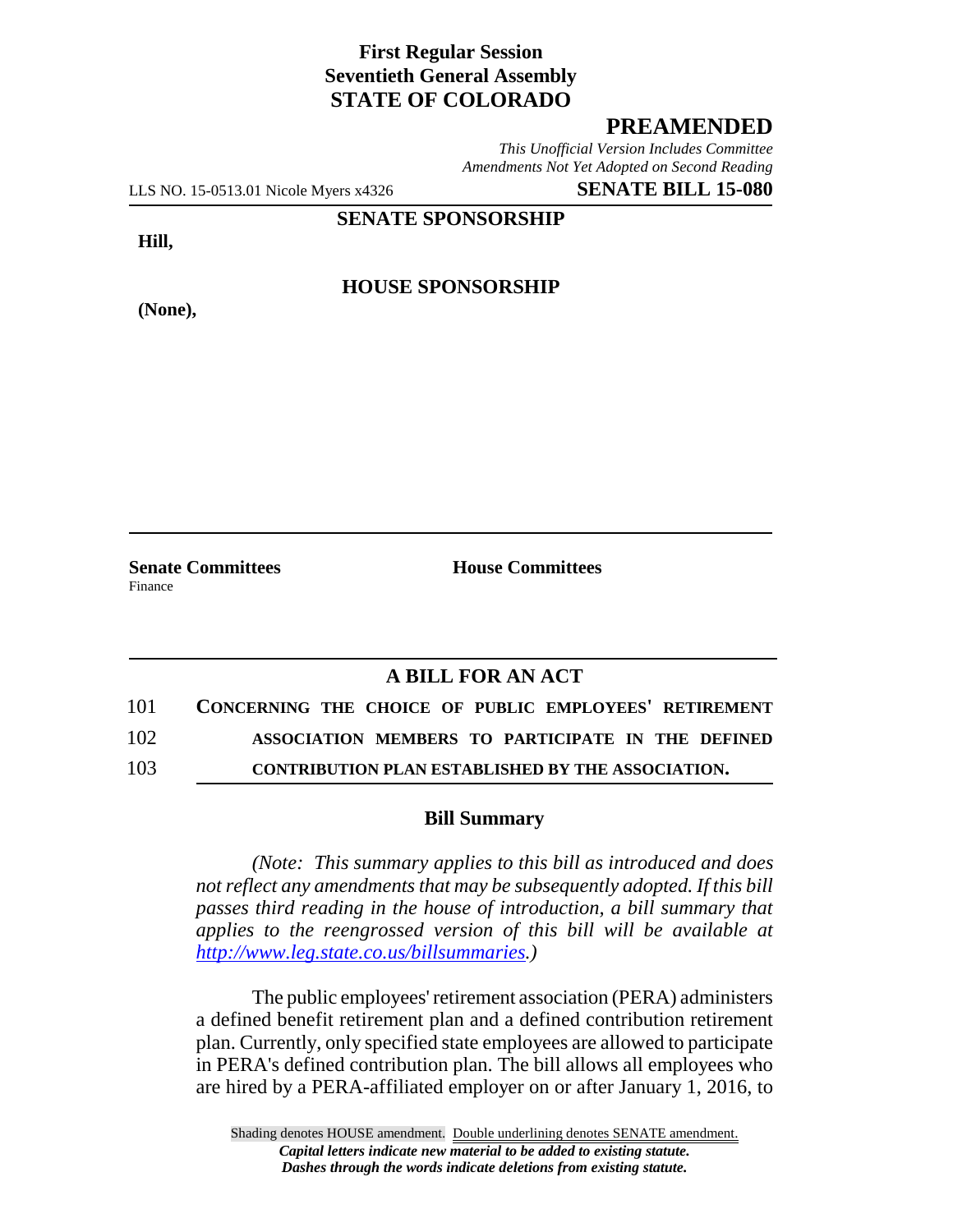opt to participate in the defined contribution plan rather than the defined benefit plan. Newly eligible employees are given an initial period to elect to join the defined contribution plan. Thereafter, employees are subject to the existing laws governing participation and termination of membership in the defined benefit and defined contribution plans.

In addition, beginning on January 1, 2016, the bill allows any employee who is a PERA member and who participates in the defined benefit plan to make a written election during the annual open enrollment period for the state employees group benefit plan to participate in PERA's defined contribution plan. The written election is irrevocable and effective the first day of the annual state employees group benefit plan year. An employee who elects to participate in the defined contribution plan is required to specify whether he or she wants to:

- ! Terminate future defined benefit contributions while maintaining his or her rights relative to any contributions or benefits accrued prior to such election; or
- ! Terminate membership in the defined benefit plan and require PERA to pay all member contributions, accrued interest on such contributions, and matching employer contributions to the defined contribution plan.
- 1 *Be it enacted by the General Assembly of the State of Colorado:*
- 

2 **SECTION 1.** In Colorado Revised Statutes, 24-51-1501, **amend**

- 3 (1), (2) (a) (I), and (4) as follows:
- 

## 4 **24-51-1501. Defined contribution plan - establishment -**

 **creation of fund - definitions.** (1) The board is hereby authorized to establish and administer a defined contribution plan for eligible state employees as provided in this part 15. The board shall establish the terms and conditions of the association's defined contribution plan offered to 9 eligible state employees. The assets of the plan shall be held in a separate trust fund of the association created for such purpose.

11 (2) (a) Effective July 1, 2009:

12 (I) The state defined contribution plan established pursuant to part 13 2 of article 52 of this title, as said part 2 existed prior to its repeal in 2009, 14 shall be merged into the association's defined contribution plan for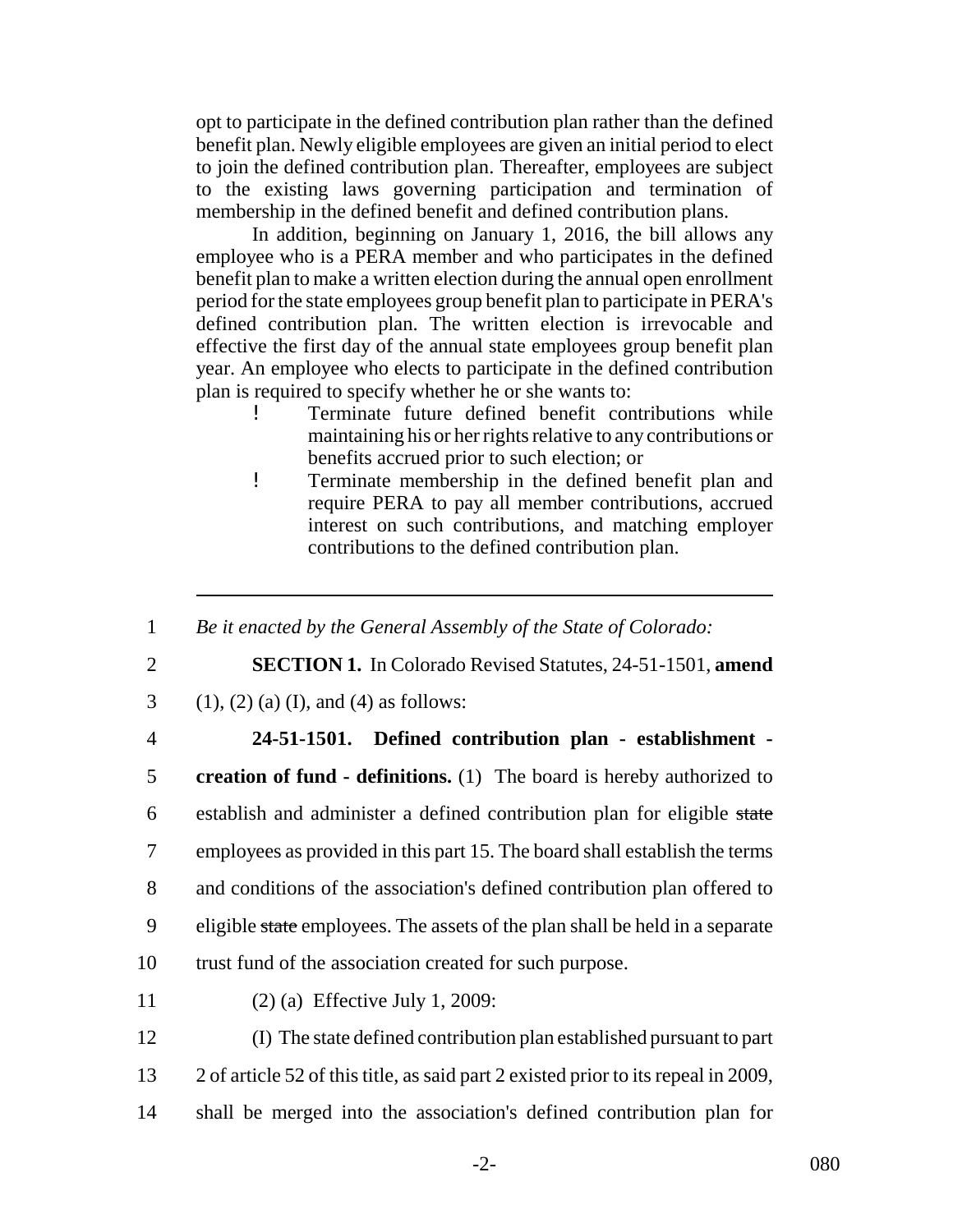eligible state employees established under this part 15, and all the assets of the state defined contribution plan and the trust fund shall be transferred via trustee-to-trustee transfer to the defined contribution plan trust fund established pursuant to section 24-51-208 (1) (i);

(4) For purposes of this part 15:

 (a) PRIOR TO JANUARY 1, 2016, "employer" means the state, the general assembly, the office of a district attorney in a judicial district, any state department that employs an eligible employee, and any community college governed by the state board for community colleges and occupational education. "Employer" shall not include any state college or university as defined in section 24-54.5-102 (7), any institution under the control of the board of regents of the university of Colorado, or an institution governed pursuant to part 5 of article 21 of title 23, C.R.S.

 (b) ON AND AFTER JANUARY 1, 2016, "EMPLOYER" HAS THE SAME 15 MEANING AS SET FORTH IN SECTION 24-51-101 (20).

 **SECTION 2.** In Colorado Revised Statutes, 24-51-1502, **amend** (3) as follows:

 **24-51-1502. New employees - election - definitions.** (3) An 19 eligible employee hired by an employer on or after May 2, 2009, BY AN EMPLOYER AS DEFINED IN SECTION 24-51-1401 (4) (a) OR HIRED ON OR AFTER JANUARY 1, 2016, BY AN EMPLOYER AS DEFINED IN SECTION 22 24-51-1501 (4) (b) is eligible for the election pursuant to subsection (1) of this section.

 **SECTION 3.** In Colorado Revised Statutes, **add** 24-51-1506.7 as follows:

 **24-51-1506.7. Additional choices for employees who participate in the association's defined benefit plan.**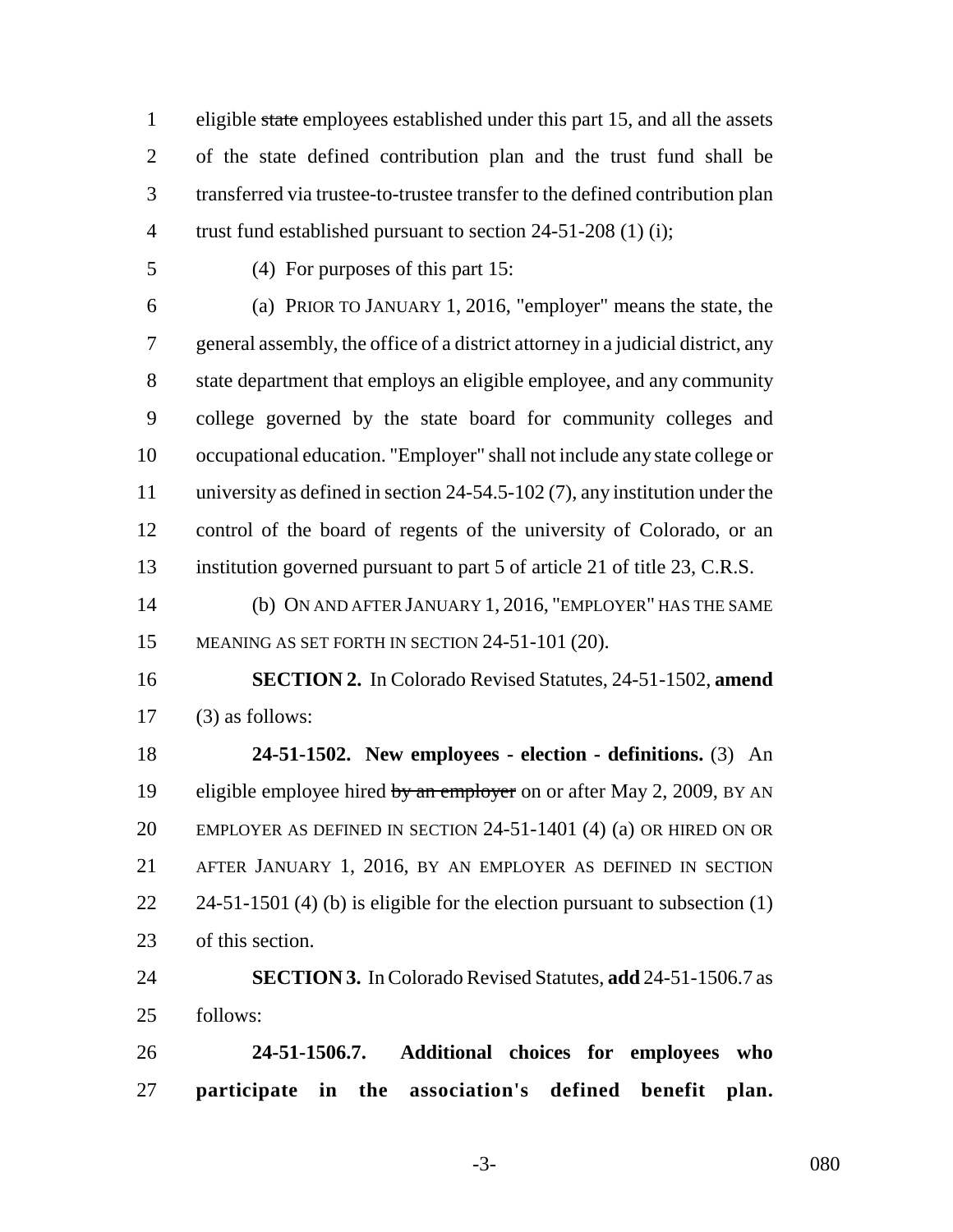(1) NOTWITHSTANDING THE PROVISIONS OF SECTION 24-51-1506.5, EFFECTIVE JANUARY 1, 2016, ANY ACTIVE MEMBER OF THE ASSOCIATION MAY, AS LONG AS THE MEMBER IS EMPLOYED IN A POSITION WITH AN EMPLOYER FOR WHICH THE ASSOCIATION'S DEFINED CONTRIBUTION PLAN IS AVAILABLE, MAKE A WRITTEN ELECTION DURING THE ANNUAL OPEN ENROLLMENT PERIOD FOR THE APPLICABLE EMPLOYEES GROUP BENEFIT PLAN OF ANY YEAR TO PARTICIPATE IN THE ASSOCIATION'S DEFINED CONTRIBUTION PLAN. SUCH ELECTION IS IRREVOCABLE. THE WRITTEN ELECTION SHALL BE EFFECTIVE THE FIRST DAY OF THE ANNUAL 10 APPLICABLE EMPLOYEES GROUP BENEFIT PLAN YEAR. IN THE ABSENCE OF SUCH WRITTEN ELECTION, THE EMPLOYEE SHALL BE A MEMBER OF THE ASSOCIATION'S DEFINED BENEFIT PLAN.

 (2) ANY EMPLOYEE WHO ELECTS TO PARTICIPATE IN THE ASSOCIATION'S DEFINED CONTRIBUTION PLAN PURSUANT TO SUBSECTION (1) OF THIS SECTION SHALL SPECIFY ONE OF THE FOLLOWING OPTIONS:

 (a) TO TERMINATE FUTURE DEFINED BENEFIT CONTRIBUTIONS BEGINNING ON THE DATE OF ELECTION WHILE MAINTAINING RIGHTS AS PROVIDED BY THE LAWS APPLICABLE TO THE ASSOCIATION RELATIVE TO ANY CONTRIBUTIONS OR BENEFITS ACCRUED PRIOR TO SUCH ELECTION; OR (b) TO TERMINATE MEMBERSHIP IN THE ASSOCIATION'S DEFINED BENEFIT PLAN AND REQUIRE PAYMENT BY THE ASSOCIATION OF ALL MEMBER CONTRIBUTIONS, ACCRUED INTEREST ON SUCH CONTRIBUTIONS, AND MATCHING EMPLOYER CONTRIBUTIONS, AS PROVIDED BY THE LAWS APPLICABLE TO THE ASSOCIATION, TO THE ASSOCIATION'S DEFINED CONTRIBUTION PLAN. SUCH ELECTION CONSTITUTES A WAIVER OF ALL RIGHTS AND BENEFITS PROVIDED BY THE ASSOCIATION. WITHIN NINETY DAYS AFTER RECEIPT OF NOTICE OF AN ELECTION TO TERMINATE